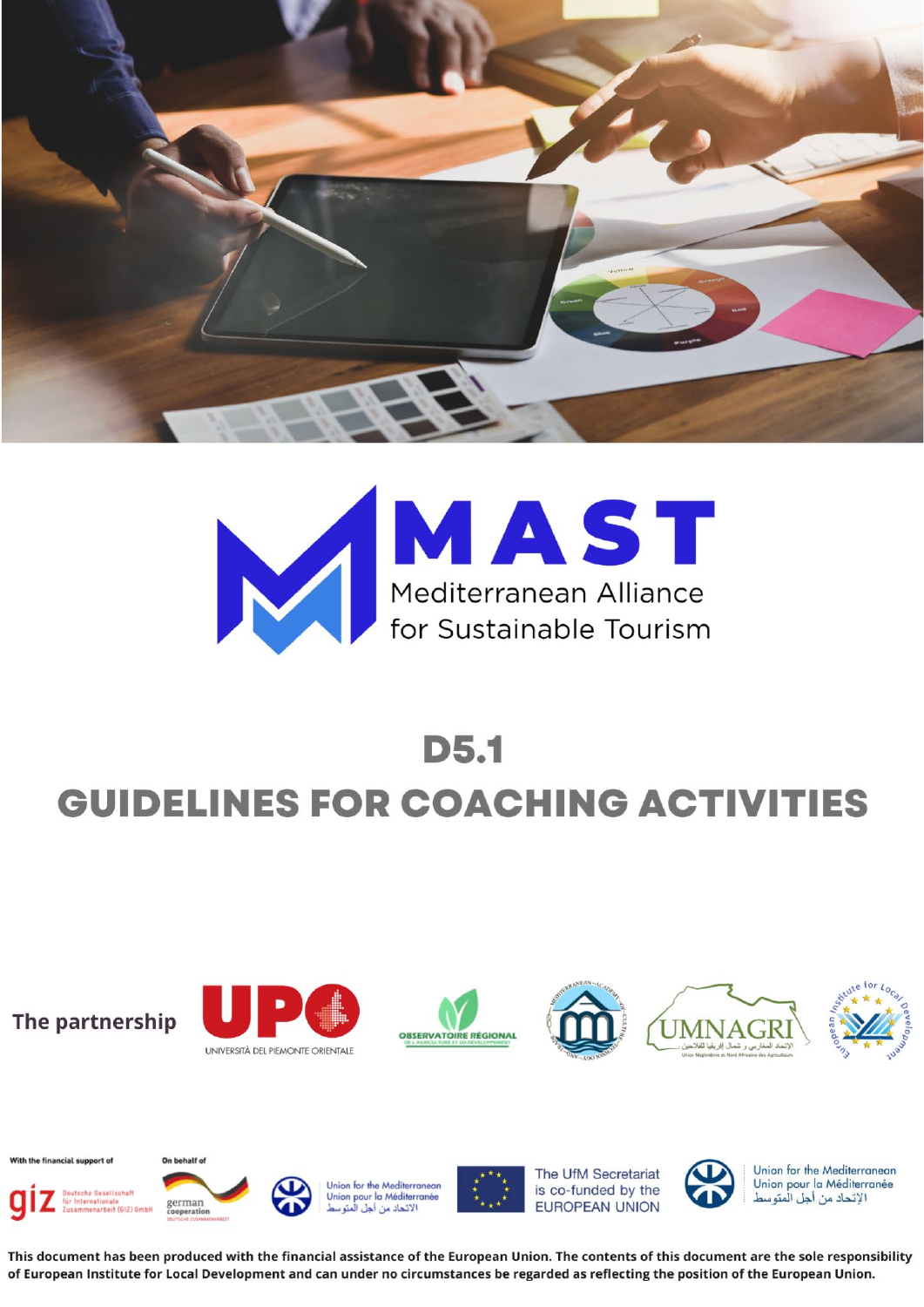## **D5.1 GUIDELINES FOR COACHING ACTIVITY – MAST PROJECT**

The coaching activity is one of the main outputs of the MAST project, allowing people who took part in the project to have support to start or develop their business in the tourism field, from a sustainable perspective.

The partners of the project have to follow these guidelines to organize and deliver the coaching activity:

- 1. The coaching activity is **nationally based**; it means that every partner has to do it in its own country with the participants who come from the consortium countries ( Italy, Greece, Malta, Morocco and Tunisia);
- 2. The coaching activity has to be done with participants who **attended the training**;
- 3. Each partner has to do the coaching activity within the end of the project, preferably within the **15th March 2022**;
- 4. Each partner has to identify **the person in charge**, in its team, to deliver the coaching activity;
- 5. Each partner can choose to do the coaching activity **online or physically**;
- 6. Each partner has to identify **2/3 availabilities** for the coaching activity;
- 7. Each partner has to create **a Doodle Survey**, using the following tool <https://doodle.com/> putting the availabilities before identified; please indicate in the doodle survey that images/photos will be taken during the coaching activity;
- 8. The coaching activity has to last **1 hour** for each country;
- 9. Each partner has to collect from the MAST Admin portal the **Email address** of the people who took part at the training activity;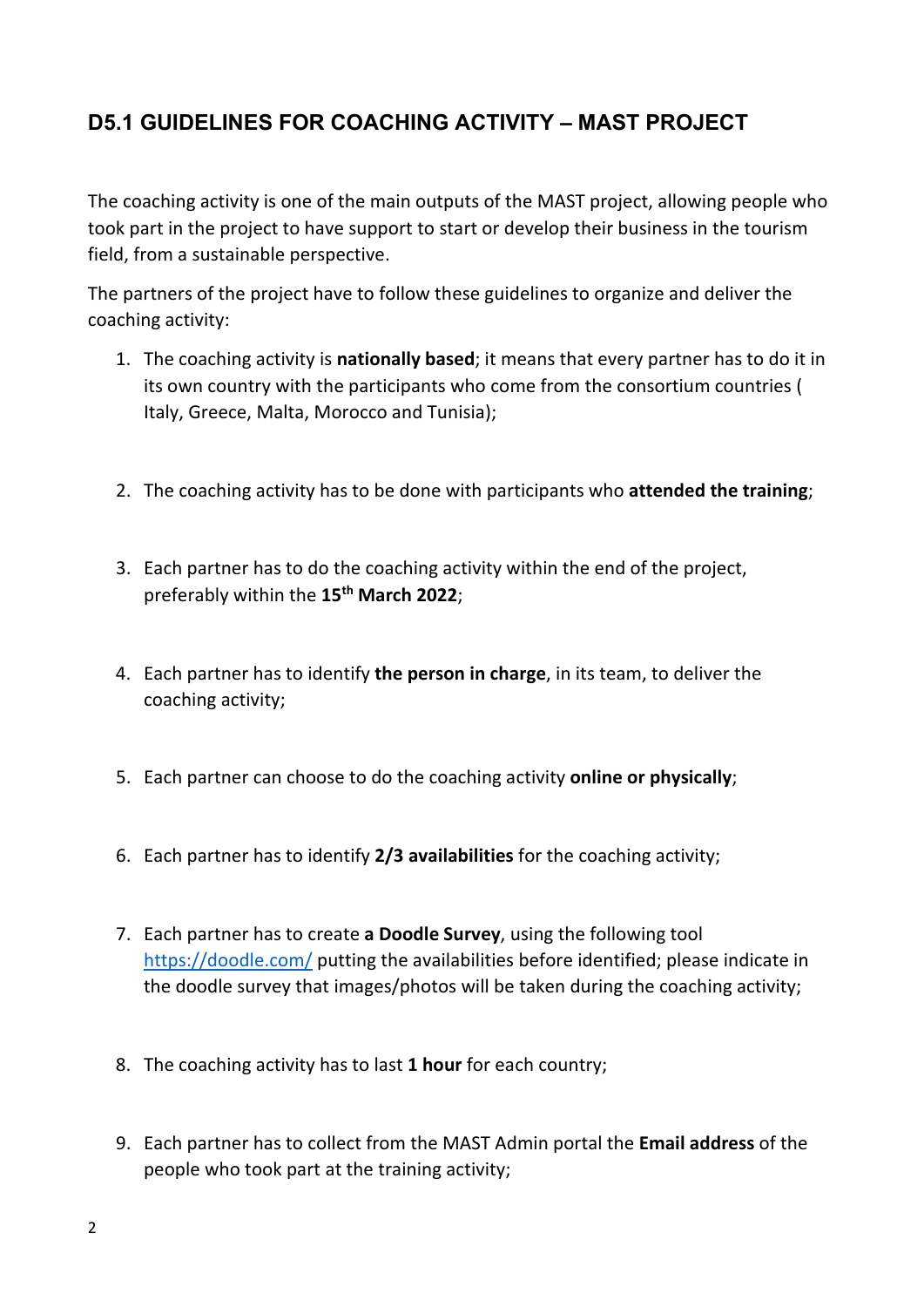10.Each partner has to **contact by email** people who took part at the training activity, explaining them the coaching activity and sharing with them the Doodle link previously created;

## 11. This is an **example of the email** to be sent:

Dear Participant,

We are writing from  $\qquad \qquad$ , first of all to thank you for the participation at the MAST Project.

We are happy to share with you the opportunity to take part in the Coaching activities to give you support to start and develop your sustainable business in the tourism sector.

The coaching activity will be held online/physically at  $\qquad \qquad$ .

We invite you to share with us your preference regarding your availabilities in one of the date proposed and that you can find at this link: DOODLE LINK

Further information regarding the place/link to follow the coaching activities will be shared in the next few days.

Looking forward to see you at the Coaching,

Best Regards

Signature

12. Once received the Doodle survey feedback, each partner has to send an email to participants to **share** with them the **information** regarding the date, time and the place where the coaching activity will be held.

12.1) If it will be **physical**, you have to share the indication about the place.

12.2) If it will be **online**, you have to create a meeting link using Google Meet and share it with the participants.

- 13.It is recommended that each partner does the coaching activity in the **Mother Language.**
- 14. During the coaching activity, each partner will give the opportunity to the participants to **ask questions** to have more specific feedback on their business idea.